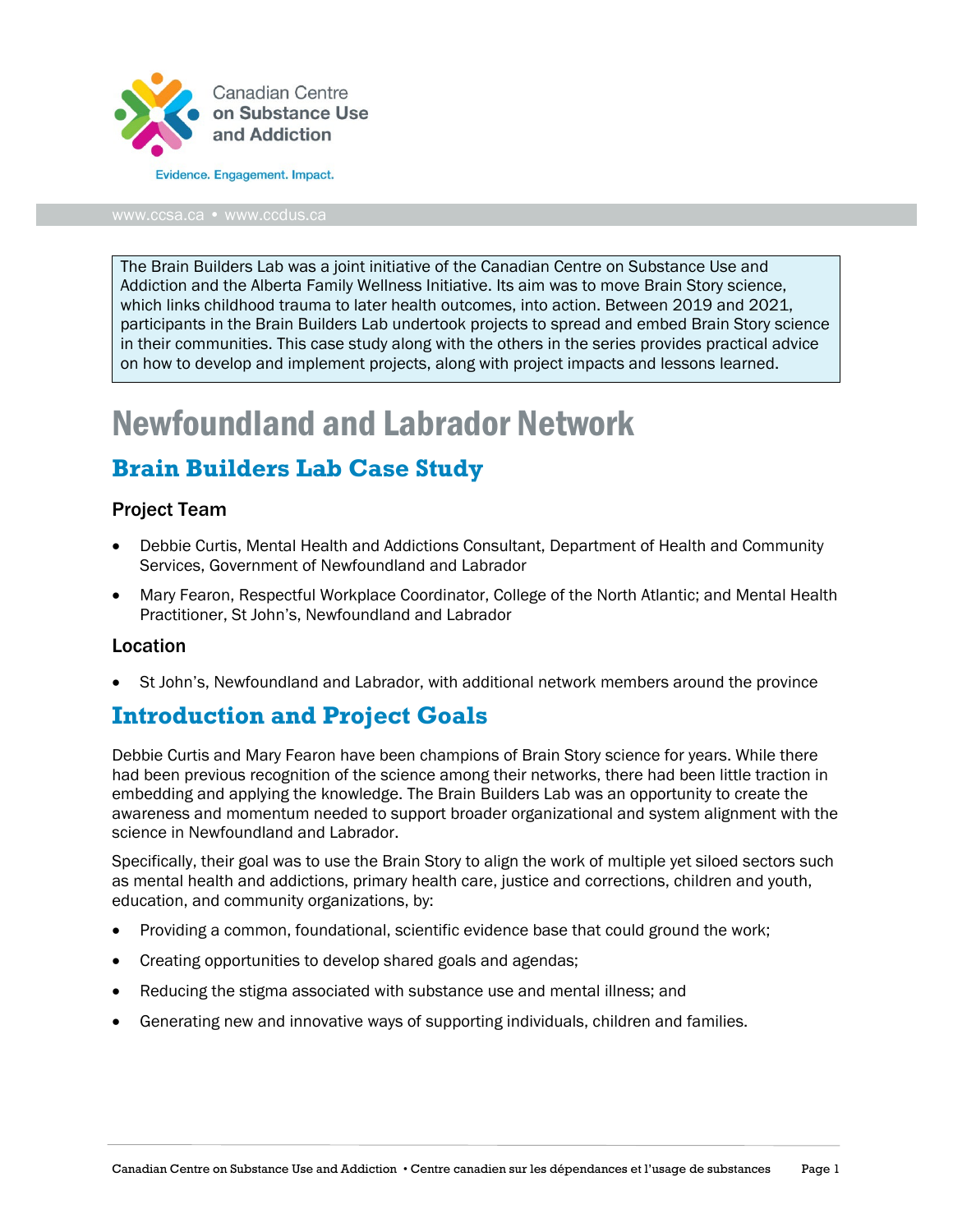

## **Knowledge Mobilization Activities**

Network-building: Recognizing there would be added strength in numbers, the team's first move was to identify and recruit additional champions who were already interested in Brain Story science. Working with the Palix Foundation, they contacted all Newfoundland and Labrador registrants in the Brain Story Certification Course (BSCC), inviting them to join a provincial Brain Story science network. They received about 25 responses spanning both rural and urban areas, and the network was born. The network met quarterly to strategize on advancing the work and leveraging broader networks, significantly expanding the reach and capacity of the original Brain Builders Lab team of two.

Securing local buy-in: While the network was instrumental in building awareness outside of St. John's, both Mary and Debbie also leveraged their own relationships to create buy-in and support. This included relationships within government to bring the information to the attention of policy makers in the departments of Health and Community Services, Children, Seniors and Social

#### Presentations delivered at two provincial conferences with over 100 attendees

- One on opioid use targeted to those working in the addiction field
- One targeted to social workers

Development, Education, and Justice and Public Safety, emphasizing that the information was aligned with and would support their work. It also included relationships in the community to reach non-profit agencies, the Royal Newfoundland Constabulary and key professionals such as nurses and social workers.

Digital communication: To Mary and Debbie's surprise, their "push" strategy to build awareness turned into a "pull" from the community, with many groups requesting more information. Recognizing they could not meet the demand for in-person sessions, they recorded a 40-minute presentation that is available to all on the provincial resource, Bridge the Gapp, and took advantage of a video on stigma produced by the Canadian Centre on Substance Use and Addiction that featured their work.

## **Outcomes and Impact**

Increased presence of champions: All members of the provincial network have been champions of applying the science in their spheres of influence and have become change agents in their own right. Many have started applying the knowledge in their workplaces, using wisdom and support from the

network to help generate and shape ideas for application. For example, one large non-profit service provider has already encouraged all its staff to take the BSCC; a member from Labrador has incorporated many learnings from the Brain Story into her clinical practice with children and caregivers; and a member on the west coast of Newfoundland and Labrador has reported incorporating brain science into all her trauma-informed practice training that is delivered in the community.

#### BSCC enrolment success

- Significant increase from 120 registrants before the Brain Builders Lab to 1,170 as of June 2021
- Royal Newfoundland Constabulary considering using the BSCC with new recruits

Policy change: Within government, Brain Story concepts and language are appearing in plans and policy frameworks, such as the Life Promotion and Suicide Prevention Plan, the Support for New and Young Families Framework, the Anti-Stigma and Discrimination Approach, and the Bridge the Gapp online resource. This shift will help embed brain science as a key foundational knowledge base for government policy moving forward. In addition, government staff in child protection services enrolled in the BSCC and formed a community of practice. They are discussing how to embed the learning in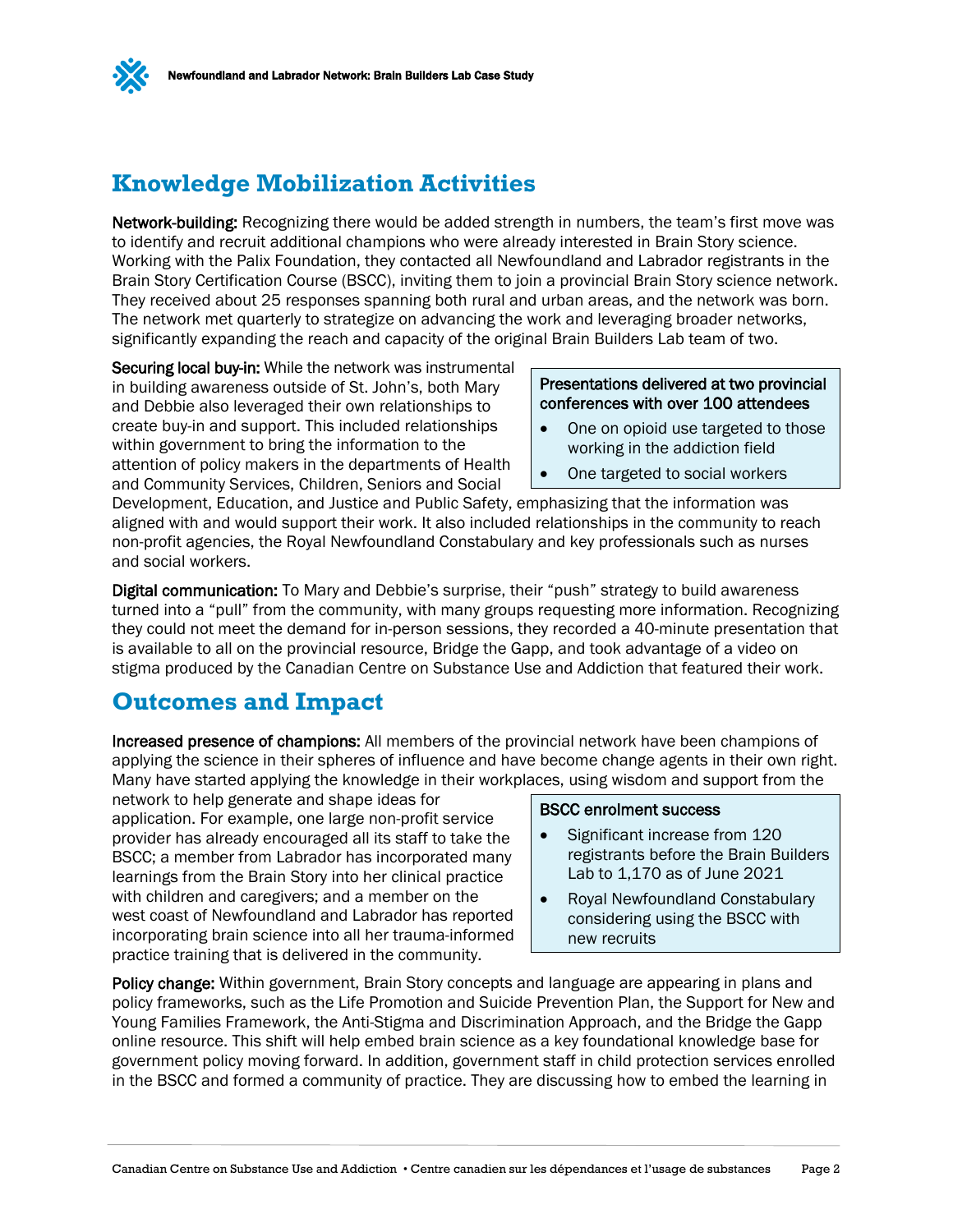

their work with staff and contracted service providers, which would represent a significant policy shift in Newfoundland and Labrador and help drive knowledge competencies across organizations.

Practice change: Within Thrive, the agency for which Mary recently worked, all staff are encouraged to take the BSCC. They also formed a community of practice that meets every two weeks to discuss implications for programming. Programmatically, they now use the Adverse Childhood Experiences Questionnaire to better understand clients' history of trauma and tailor services to their needs.

Shifting mental models: One key impact has been a reduction in stigma toward clients among staff in agencies that used the BSCC for staff training. While anecdotal, staff report thinking about their clients with less judgment and more understanding of clients' journeys, and report being more reflective in their practice, which is a key first step in practice change.

#### Better system coordination and collaboration: The project helped connect pockets of work across the province into a unified group of change agents who are now able to create shared goals and complementary strategies to support complex system change. The ripple effect has been the creation of distributed leadership across multiple sectors, where many key change agents are now leading the charge, reinforcing common messages and the use of a common knowledge base to support the work.

## **Lessons Learned and Next Steps**

## Engaging early adopters to create additional change

agents and influencers pays off. Even though both Brain

#### Over 700 people reached through activities

- Nurses, emergency room nurses
- Social workers
- Guidance counsellors
- School psychologists
- Mental health occupational therapists
- Teachers
- Mental health practitioners
- Child and youth care workers
- Peer support workers

Builders were well positioned to target and influence key groups, the creation of the provincial network vastly increased and diversified their sphere of influence and accelerated the pace of change. It has also laid the ground for new collaborations to emerge. Finally, it has served as a buffer for time constraints. The team cited the time required to make systemic change as their biggest challenge, as much of the work was done "off the sides of people's desks." The network allowed them to share the load and tackle tasks more efficiently.

Timing is important. Compared to their previous efforts, the timing was better as there was already more community awareness about brain development and adverse childhood experiences. At the same time, Mary and Debbie reflected that creating the video presentation sooner would have helped spread awareness more quickly.

Aligning with existing goals can create a favourable policy environment. The science fit well within the government's existing Towards Recovery framework so was not seen as an add-on, but as complementary to the direction in which the province was already moving. Mental health is also a key focus for many organizations now, especially in the context of the pandemic, and having readily available resources can help move the work forward.

Going forward, Debbie and Mary plan to continue cultivating champions wherever possible, but to focus more on supporting the "now what" aspect of the work: What does it actually look like to apply this knowledge in practice and does it produce better outcomes within systems and services? The Brain Story network members will be instrumental in supporting this next phase.